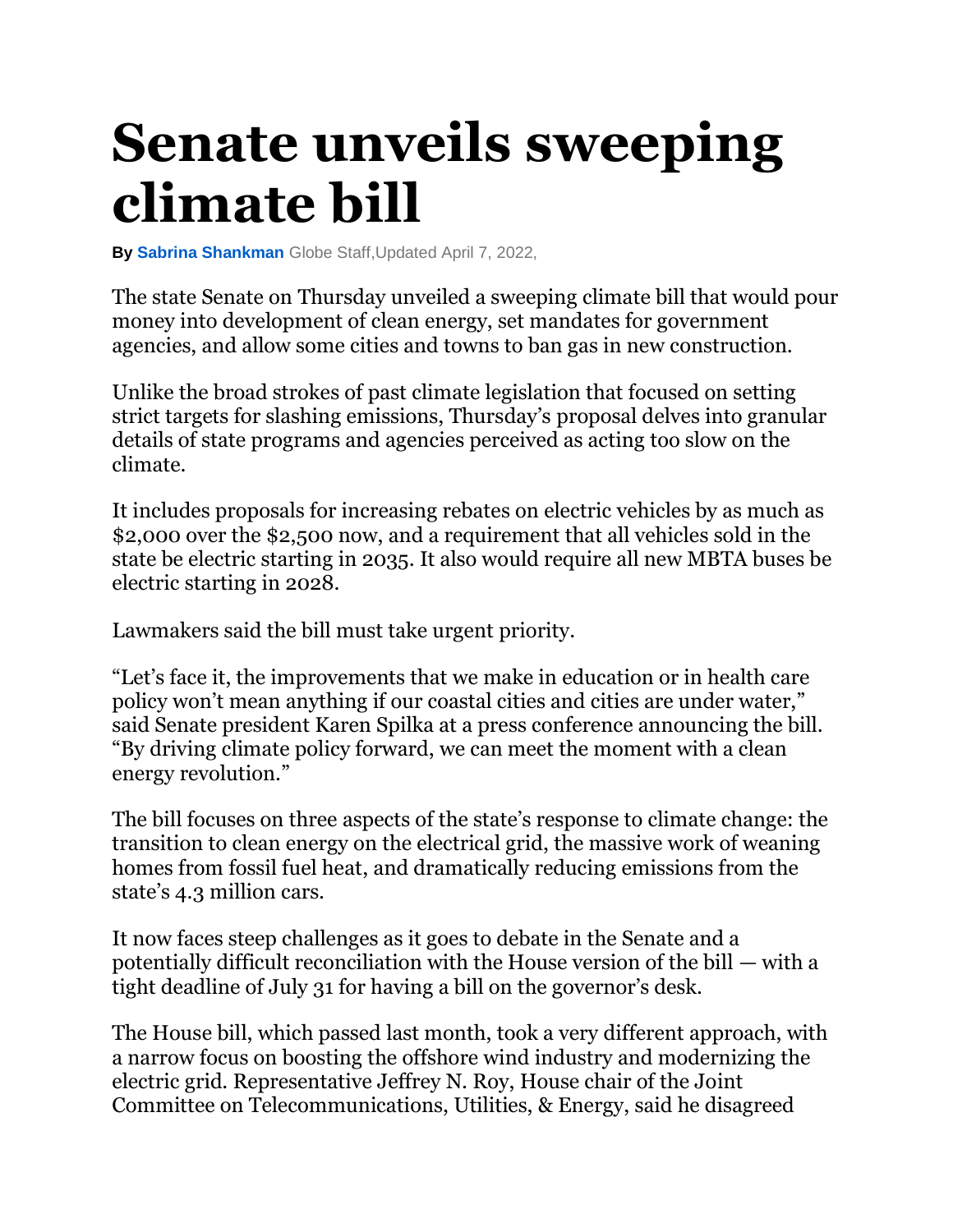with the Senate proposal's focus on converting broad swaths of the state to electricity when the electric grid is still fed largely by fossil fuel.

"I'm concerned with the idea of trying to go all electric without unlocking a significant new chunk of clean energy generation," Roy said.

A spokesperson for the state Executive Office of Energy and Environmental Affairs said only that the Baker administration will carefully review anything that reaches the governor's desk.

The Senate bill is in some ways a rebuke of the Baker administration on critical parts of the state's effort on climate, said Senator Cynthia Creem. She cited problems with programs aimed at urging homeowners to switch to clean heat and that pay gas companies to continue to lay new pipe.

"We're seeing that unless we move quickly, we're not going to meet the emissions required, and the agencies aren't taking the quick approach that they need to take," she said.

That led to the creation of a bill that is in many way prescriptive — calling for specific policy and programmatic steps.

In addition to providing \$100 million to the Massachusetts Clean Energy Center to support investment in the clean energy industry and innovation, the bill would allow for the growth of so-called agro-solar, in which solar panels are placed at agricultural farms.

To jumpstart the sluggish transition to electric vehicles, the bill would create a \$100 million fund for the MOR-EV rebate program, and beef up the existing rebates, bringing them as high as \$4,500 for purchasers who are trading in a gas vehicle. That rebate would be issued at the point-of-sale, rather than the current system in which purchasers must apply for a rebate.

On buildings, the bill includes two major challenges to Baker administration policies, said Senator Michael Barrett. One deals with a new net-zero energy code that was required by last year's climate law. The intent of the law was to allow towns, such as Brookline, to ban fossil fuels in new construction if they so choose. But when the Baker administration released the code earlier this year, it still allowed for natural gas hookups.

"There's been a battle with the administration about whether the so-called stretch net-zero energy code will give cities and town the option of going all